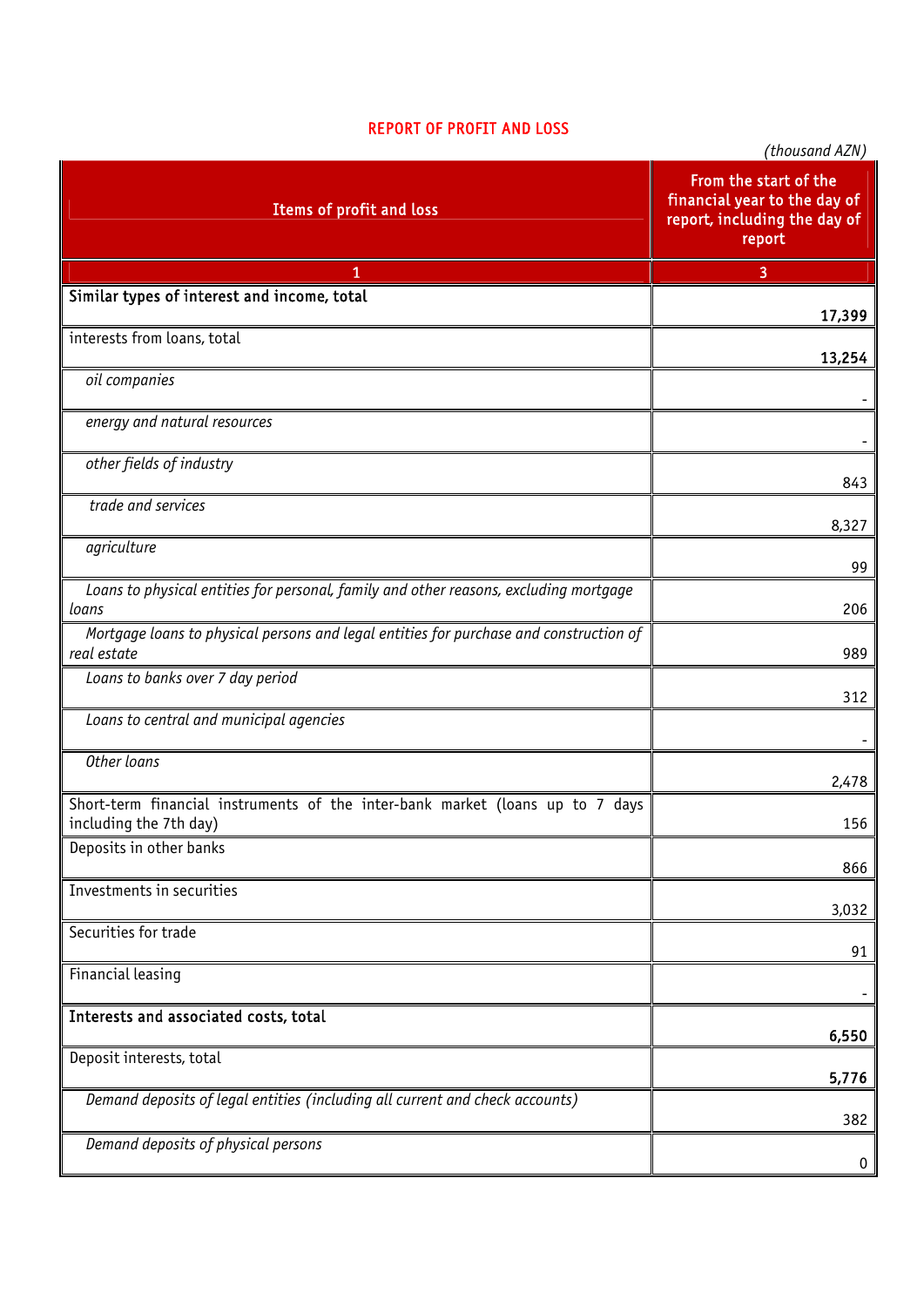| Time deposits of legal entities and physical persons                                                           | 5,394  |
|----------------------------------------------------------------------------------------------------------------|--------|
| Loans of the Central Bank                                                                                      | 126    |
| Short-term financial instruments of the inter-bank market (loans up to 7 days<br>including the 7th day)        |        |
| Deposits of banks                                                                                              |        |
| Loans to banks over 7 day period                                                                               | 320    |
| Loans obtained from international financial institution including the loans of other<br>financial institutions | 82     |
| Deposits and loans of central and municipal agencies                                                           |        |
| Mortgage loans received by the bank                                                                            |        |
| Subordination and similar debts liabilities issued by the bank                                                 |        |
| Other costs associated with the interests                                                                      | 246    |
| Net profit from the interest                                                                                   | 10,849 |
| Non-interest income, total                                                                                     | 3,570  |
| Commission income from accounts services                                                                       | 285    |
| Net profit from currency operations including the exchange rate                                                | 1,282  |
| Commission income from other types of service                                                                  | 720    |
| Other types of non-interest income                                                                             | 1,284  |
| 5. Non-interest costs, total                                                                                   | 6,624  |
| Salary and other types of compensation, total                                                                  | 2,351  |
| Costs associated with fixed assets used in bank business                                                       | 890    |
| Leasing fees                                                                                                   | 113    |
| amortization                                                                                                   | 423    |
| Costs associated with financial-technical guarantee for maintenance of fixed assets                            | 196    |
| Other costs associated with the fixed assets                                                                   | 158    |
| Other types of operational and other non-interest costs                                                        | 3,383  |
| Net profit from operations                                                                                     | 7,796  |